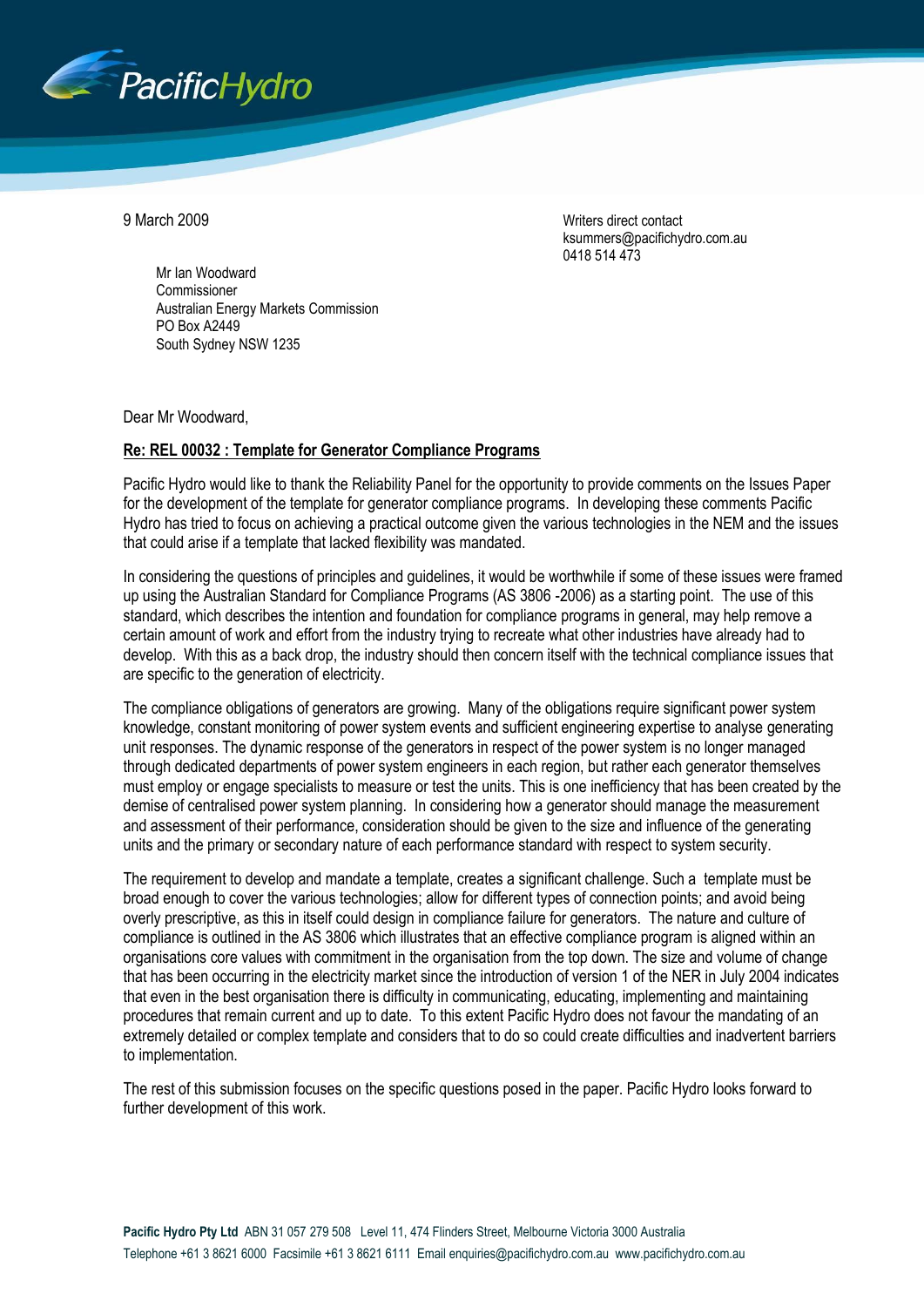## **Are there benefits in adopting a set of compliance principles and what are these benefits in terms of meeting the Rules requirements for the template for generator compliance programs?**

Firstly it should be established as to whether the principles are to do with the company"s approach to its compliance obligations in general or whether the principles are focused on what the template is meant to achieve in terms of specific technical requirements. Australian Standard 3806 *Compliance Programs*, was developed following a request from the ACCC.

The Standard provides principles for the development, implementation and maintenance of effective compliance programs.... These principles are intended to help organizations identify and remedy any deficiencies in their compliance with laws, regulations and codes, and develop processes for continual improvement in this area.<sup>1</sup>

The Standard contains twelve principles in the four areas of commitment; implementation; monitoring and measuring; and continual improvement.

Any principles that are developed for generator performance standards compliance should not be contrary to, or over write, any of the principles contained in the AS Standard. It should be assumed that companies are already working within the framework of an overall compliance culture that is consistent with that AS Standard. To this extent, Pacific Hydro believes that the proposal to develop principles should focus on the technical issues associated with the management of the template and the implementation of the technical compliance obligations.

There are benefits in having principles for the development, amendment and management of the compliance template. There may also be a need to have principles concerning the technical approach for the performance standards compliance plans. These are two slightly different focuses, the first is about the management and framing of the template and how it can be reviewed or changed. The second has to do with the technical principles for the management of compliance plans. The principles proposed by the NGF are a bit mixed, with fundamental compliance principles such as continuous improvement (which is already adequately addressed through the AS Standard) and other areas, such as .... that do require a principles specific to the electricity generation/connection.

The development of specific industry principles should build on the general principles contained in AS 3806 to enhance the Standard and create what should become accepted as 'good compliance practise' in the electricity industry. AS3806, sets out the essential principles common to all effective compliance programs. Further research and work is required to establish complementary principles to underpin what the industry considers constitutes a good technical compliance program. The template should help all generators achieve that.

Aside from the obligation to "meet or exceed" a registered performance standard, a Generator is fundamentally interested in maintaining the performance of its generating units. it is in its interest to do so. A good compliance plan should also align where possible with the routine maintenance and have that maintenance contribute to maintaining performance, to do otherwise would be to create an expensive compliance program.

We recommend that the working group consider two sets of principles – one for the development and management of the template through time, and the other based on AS 3806 (or as the technical extension to it), aimed at defining good compliance program principles for the electricity industry.

<u>.</u>

<sup>1</sup> AS 3806-2006 *Compliance Programs*, SAI Global, p. 2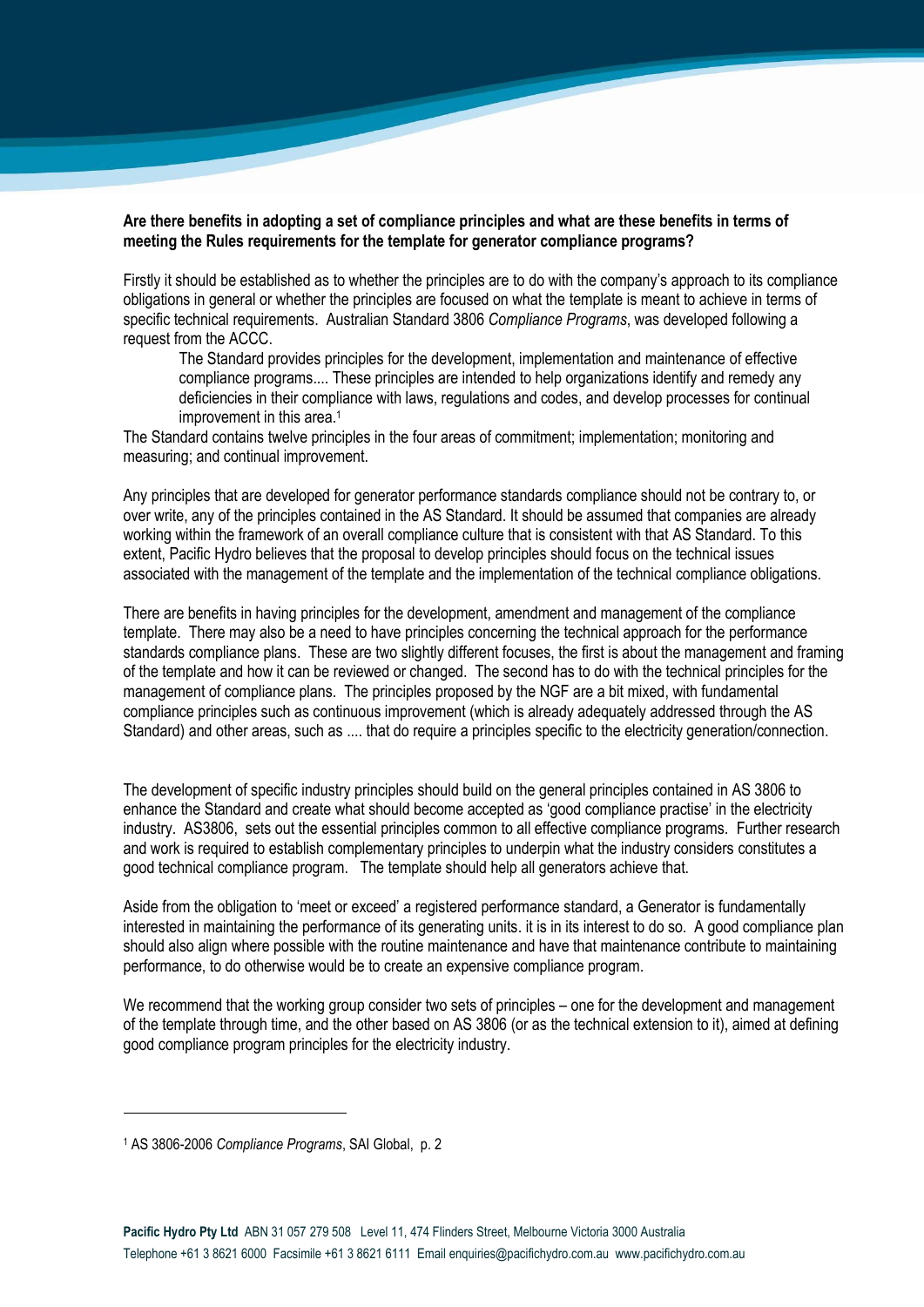## **If so, are the examples of compliance principles in Appendix A appropriate?**

Pacific Hydro considers that further work is needed to refine what the industry is trying to achieve. There is no point repeating in a principle something that is already required by law. There is benefit in clarifying, through principles, issues such as materiality, requirements for retesting after major changes – not after minor like for like replacements, issues concerning system events where input and information from an NSP is required but may not be forth coming.

Principles should not repeat the principles already contained in the AS 3806, so the development of the principles should be limited to purely electrical technical issues that require clear guidance or principle.

With respect to principle 4, a program using the compliance template goes part of the way towards achieving prima facie evidence, it would not fully represent good electricity industry practice, but it could become "good electricity industry compliance practice" along with the other parts of a company compliance program. Many facets of a generator"s operations would contribute to good electricity industry practise, such as electrical procedures, training, and qualifications of staff, OH&S, operations and maintenance practises as well as compliance monitoring and reporting.

## **Are there benefits in adopting compliance program categories and, if so, what are these benefits in terms of meeting the requirements in the Rules for the template for generator compliance programs?**

There would be some benefit in being able to describe the performance management in terms of a category. In terms of meeting the rules, a category may contribute to the template by associating each performance standard with a measure of 'importance' or 'complexity'. The third principle proposed by the NGF is also trying to provide for this. In terms of power system security, there are performance standards that would fall into a primary category and others that would be considered as secondary. It does not remove the obligation to meet or exceed them, but it may allow for "testing" to be met though straight forward integrated methods of maintenance, or logging rather than intrusive and costly dedicated testing.

Categories ought not to be fixed to particular standards as different technologies may have completely different levels of difficulties or complexities associated with a particular performance standard. For example, the reactive capability of a synchronous generator with an excitation system would be tested completely differently to a wind farm with asynchronous generators and switched capacitance, or / and a dynamic reactive device.

## **Is it necessary to draft guidelines for [the] template for generator compliance programs and, if so, are the example guidelines in Appendix B appropriate?**

The guidelines in Appendix B constitute information that Pacific Hydro would in general include as part of a compliance programme. If a template is to work through time, through version changes of performance standards and be amended or reviewed frequently – then some guidelines should be established to describe what the template is trying to achieve, if this has not already been done through the principles! The guidelines are there for those who need to amend or review the template in the future to avoid the same consultation being triggered again in three years time.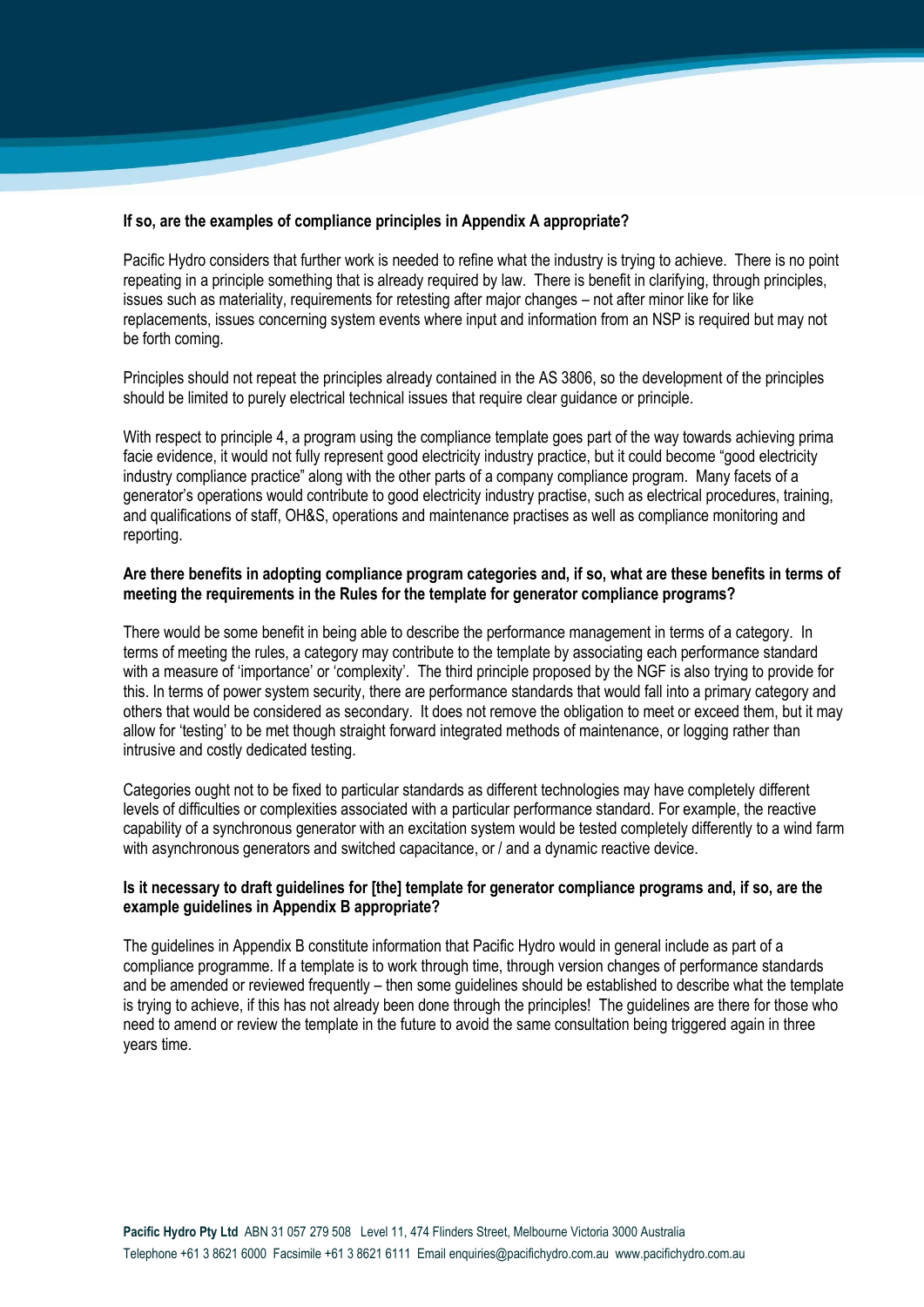# **What should be covered in the scope of the template for generator compliance programs, how should it be structured and what should it contain?**

The template should contain:

- A reference to the performance standard number and title, and NER version (for the registered standard)
- Monitoring whether at the connection point, at the unit terminals, or both, may reference a meter or SCADA or other forms of data collection.
- Testing Initially at commissioning, and then following any major plant changes or when performance drift has been identified through monitoring. This should be applied to Category A Performance Standards. Other items, such as protection relays, would have periodic trip check tests as part of ongoing maintenance.
- References to internal test procedures where required this should be done in lieu of requiring the template to include details on tests – as tests must be site specific.
- Comments on any routine maintenance contribution towards the standard, tests or logs maintained at the end of maintenance.
- Company Contact: responsible person/ department in a company for the management of the compliance plan. (to be kept up to date.)
- If categories included a description of the categories used, which could be generic as part of the template.

## **How prescriptive should the template for generator compliance programs be for each performance standard e.g. should test methodologies be included?**

The template should not be prescriptive on test methodologies as there are numerous technologies that require different tests or methods. Test procedures where necessary should be referenced, but as tests are site specific, becoming prescriptive in the template will lead to numerous management issues. The performance standard is currently prescriptive with respect to the performance that is to be met, this is adequate for a generator to implement appropriate tests.

A prescribed methodology may restrict a generator from performing an optimal test for its specific technology. A prescriptive template may quickly become out of date. With the introduction of new technologies, test methods for assessing or measuring new technologies may not be well understood, or easily "templated". Therefore, a prescriptive methodology could inadvertently create unnecessary barriers to the entry of new technologies by increasing the time and costs associated with the development and delivery of its compliance plan.

## **How should the variation in individual performance standards and versions of the Rules be handled?**

The template should not be so prescriptive that it creates an issue if there is a technical standards review, or change. Perhaps the template should simply grow with versions and Rule numbers against the version and a generator uses the rule number and version that is applicable to it registered standards.

A carefully constructed template containing appropriate principles and guidelines should allow for the generators to progress from Connection Agreement, (establishment of performance standards), through construction, connection, and commissioning, secure in their knowledge of what needs to be done to deliver the compliance plan. Changes, reviews or amendments to the template should not impede a generator from meeting their fundamental obligation to have a compliance plan in place within the specified time after commissioning. The template review timeframe (currently set at three years) is likely to cause transitional problems for new projects unless the template is designed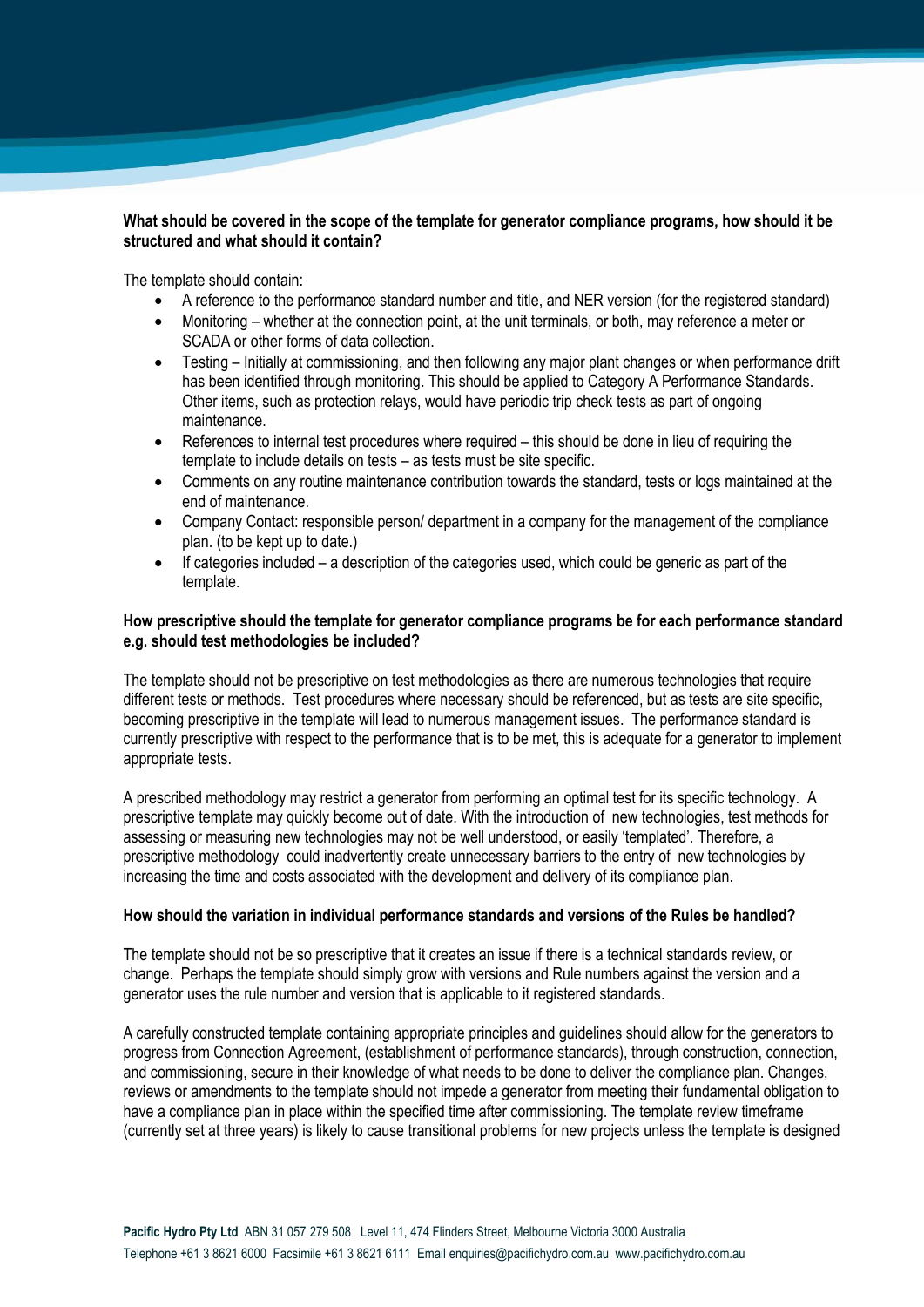to be used by any generator at any point in time. It should be possible to implement and use the template without delay due to a review. (This should be a principle associated with the management of the template.)

## **Whether the examples for developing the template for generator compliance programs in appendices A, B, C and D are appropriate to be incorporated into the Panel's template or what modifications should be considered?**

Appendix A provides a suggested set of compliance principles. With regard to this appendix, as already covered above, Pacific Hydro is of the view that any set of principles developed for the template should not be contrary to, or overwrite principles contained in AS 3806 *Compliance Programs.*

Appendices B, C and D provide alternative models for a template. Pacific Hydro is concerned that the model provided in Appendix B is too prescriptive. It is suited to synchronous units. However, the proposed guidelines contained in Appendix B, include some information that we would support being included in the compliance plan.

A manageable compliance plan for a wind farm with multiple small units has to include more emphasis on monitoring and reporting to establish and maintain their performance. The model templates provided in appendices C and D allow for this, and are therefore more suitable in our view. While some modifications are necessary to have it fit a wind farm, the NEMMCO template (Appendix D) presents a good starting point. Appendix C and D are essentially complementary in the information that they contain.

Modern plant with digital control systems requires a different approach to compliance management than older plant with control systems using analogue circuitry. Pacific Hydro agrees that units with analogue circuits can suffer failures that affect performance, stemming from actual circuit failure. Likewise digital control systems require strict management of software upgrades or changes. All plant though, needs to ensure that periodic maintenance and testing is done on transducers and measuring devices that feed control systems.

## **How can it be ensured that the template for generator compliance programs meets "good electricity industry practice" that would provide certainty for Generators as to what is required of their compliance programs?**

It is unclear as to whether this is achievable through a template, as good electricity industry practice is more detailed and would lie not just in compliance plans but also in electrical procedures, OH&S practices and a plethora of management and technical practices that contribute to the running of electrical plant. The template if correctly designed and thought through and followed should constitute "good electricity compliance practice", and in this sense it would contribute to good electricity industry practise. On its own, it will not be sufficient to ensure good electricity practice.

The template submitted by Roaring 40"s and Pacific Hydro (Appendix C) represents a reasonable template for the management of compliance for a generating system comprising of multiple small units.

#### **Having regard to the current processes for implementing the template for generator compliance programs already set in the Rules, what other implementation and transition issues may need to be addressed and how would these be put into effect?**

Rules changes and reviews have meant that compliance obligations have been in flux for a significant proportion of the last four years. A prescriptive template is likely to exacerbate this by falling out of date fairly quickly. It could also be difficult and time consuming to change if it contains errors. Appropriate consideration needs to be given to the